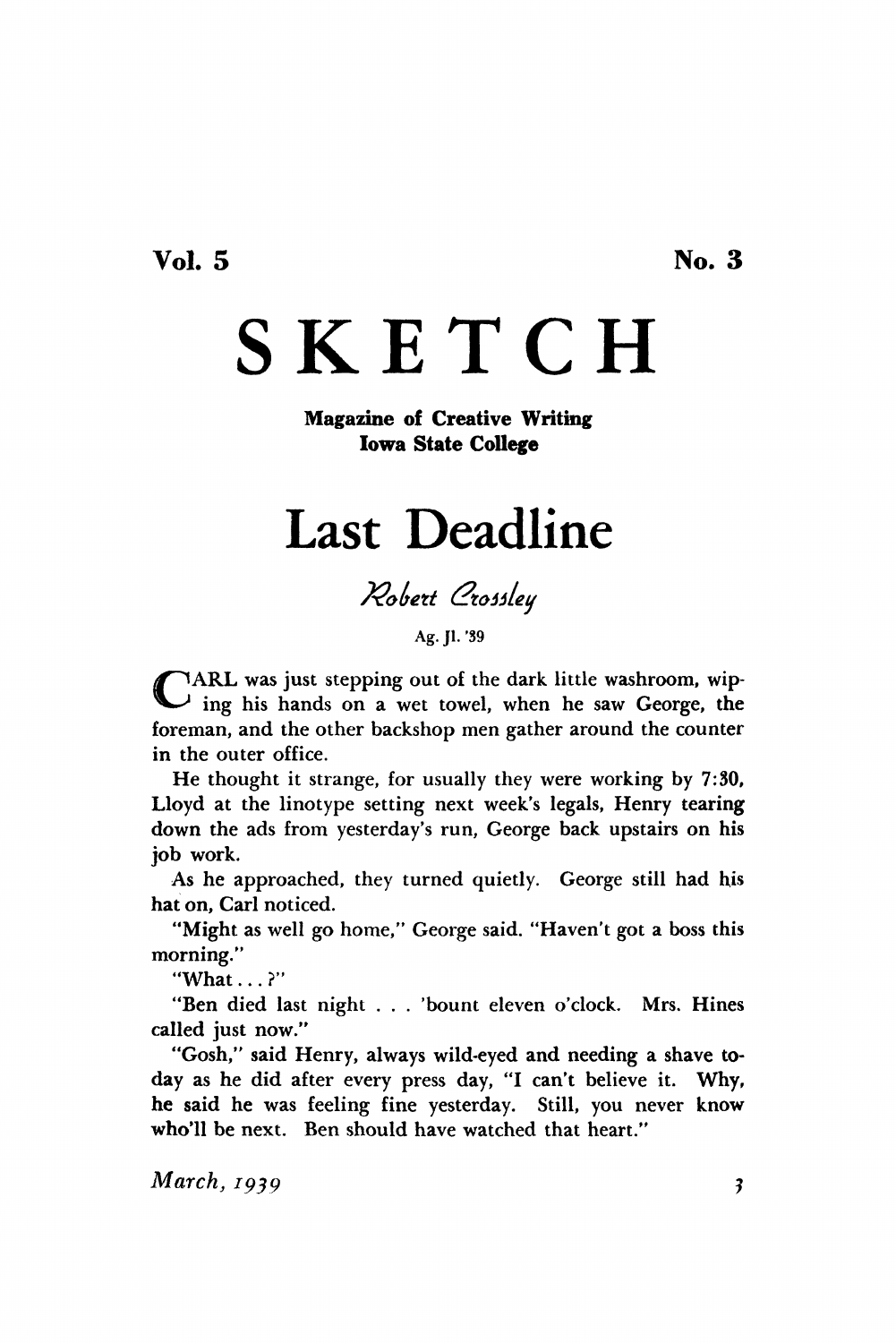**"1 went past the funeral home about two o'clock. There was a light on then, but 1 never guessed what it was for," Lloyd added. "Old Ben was just working too hard this last week."** 

**George sighed. "I never could get him to take it easy. He should never have been out there making up. I guess, though, it was that big fair edition last week that really killed him."** 

**/^ARL swallowed hard. Hadn't he sold 2,500 inches of advertising to make that a record issue? And hadn't Ben, just a couple of days ago, complimented Carl in his kindly way on the layouts and the way he had sold some of the tough accounts? Ben had gotten a kick out of the big edition. Surely that couldn't have been what killed him.** 

**In fact, Carl thought, it was more likely the skimpy eight-page paper they'd gotten out this week. Small as it was, it had been late and Ben had worked clear through the noon hour yesterday to get it out in time for the city carriers. It was funny, wasn't it, that Ben should have bowed out with this eight-pager, his smallest edition in more than a year.** 

**But he was gone and the shopmen were talking about him and reconstructing every small detail of the past few days.** 

**Carl, too, had something to reconstruct—something more than he would have had even a day sooner. He went over to his desk, opened a drawer and looked at the stuff he'd brought to show Ben.** 

**He wouldn't have brought it yesterday morning because though he admired and respected Ben then, he didn't really know him. Not like he did since last night.** 

*A* **STRANGE feeling came over him, as if it was his fault that it had been too late. And yet he was glad for that talk. Ben, staying late to run through the files, had got a kick out of Carl's conversation with the two highway patrolmen whom the sheriff had brought over from Fort Dodge to tell Carl why the carnival company didn't have to buy Iowa license plates as he'd made Carl** *do.* 

**Yesterday had been quite a day, when you stopped to think about it .. . . lots of things to remember. That deal with the sheriff, and that car full of sideshow people who had left the two pygmies out in front to eat sandwiches while the mechanical man,**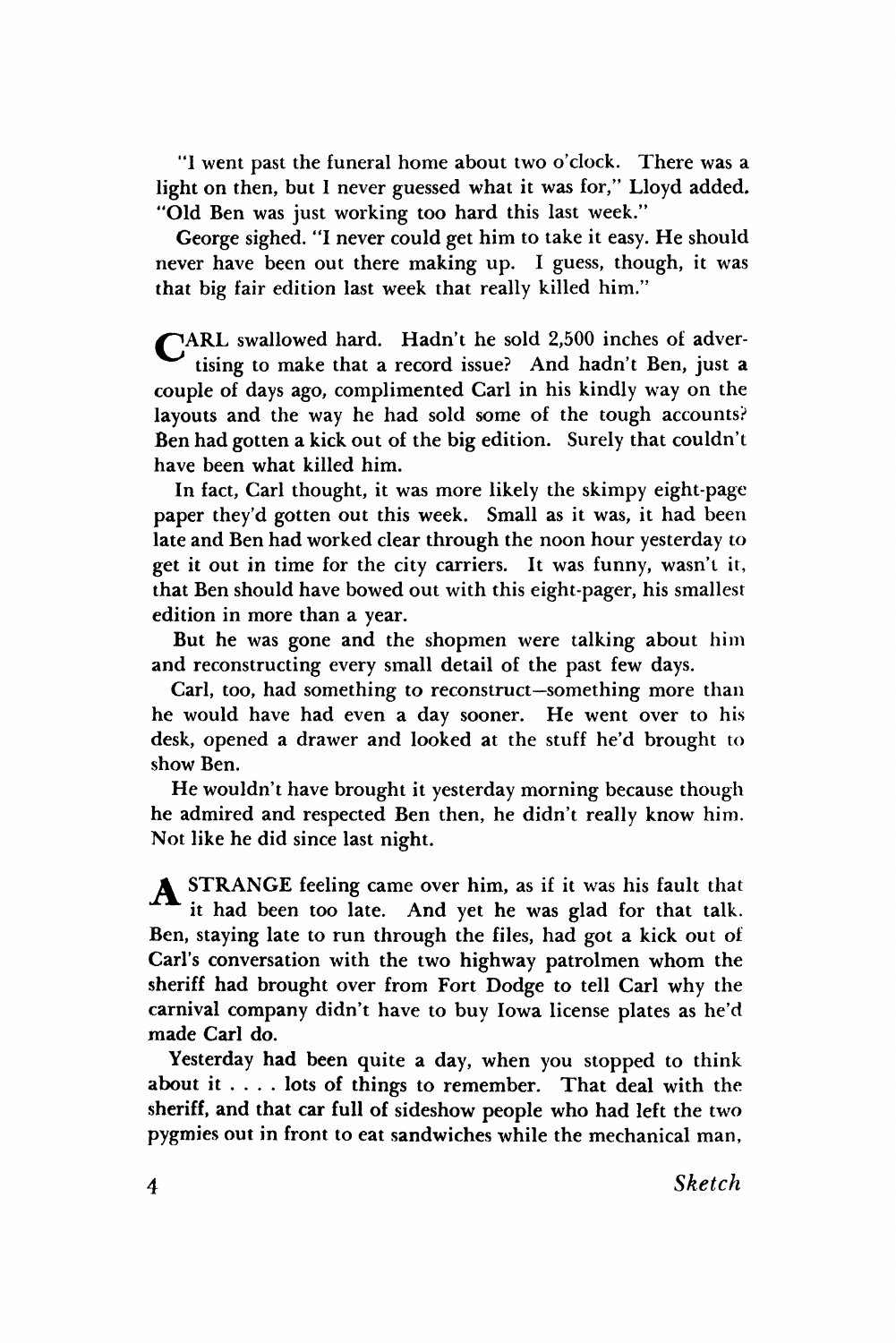the magician, the ventriloquist and the opium smoker had gone over to the Tavern for lunch. Those pygmies, they had scared Carl's wife almost to death at the fair. Folks said they'd eaten right up at the counter at Stilenko's, at which was hardly surprising at that.

Yes, Carl remembered those things from yesterday, but not as he remembered that talk with Ben after the cops had gone.

"Guess the sheriff wishes he hadn't hooked you for a license now," Ben had chuckled.

/^AR L had walked back by the files and leaned across the counter while Ben looked for 40-years ago items. Ben was more talkative than usual. "My girls will be ready for college next year," he said. "What do you think of sending them to Ames?" he asked Carl. "Their mother wants them to go to a finishing school, but I'd rather see them go to an ordinary college."

They talked for nearly an hour. Carl remembered he was late for supper, and this morning that thought seemed like a tangible keepsake left to him by Ben. No one need know how this morning Carl had gone through his old suitcase to find his scrapbook of editorials and some copies of the college paper. Those were for Ben to see. Carl wondered why he had waited so long. He knew Ben wouldn't agree with the editorials, but it seemed silly, knowing Ben as he did since last night, to have worried about that. Ben would have read them and in his quiet, sympathetic way, have said, "Well, you've got a right to your own ideas."

You could have your ideas, as long as Ben could have his. Carl thought how fair Ben really was, how Walt Parr had trusted Ben enough last week to ask him just how much advertising his absent boss would want to run that week. Ben got a kick out of being fair and independent, it seemed to Carl, as he recalled what Ben had done with the Lacey divorce story when young Lacey's aunt had asked him not to print it on the front page. Ben had chuckled and put it under the society column, "where all those old girls would see it."

But Ben was gone just like that. Esther, Ben's secretary, was crying and couldn't talk to people when they came in to ask about him. Carl could talk to them. His eyes were dry, but his

*March, 1939* **5**